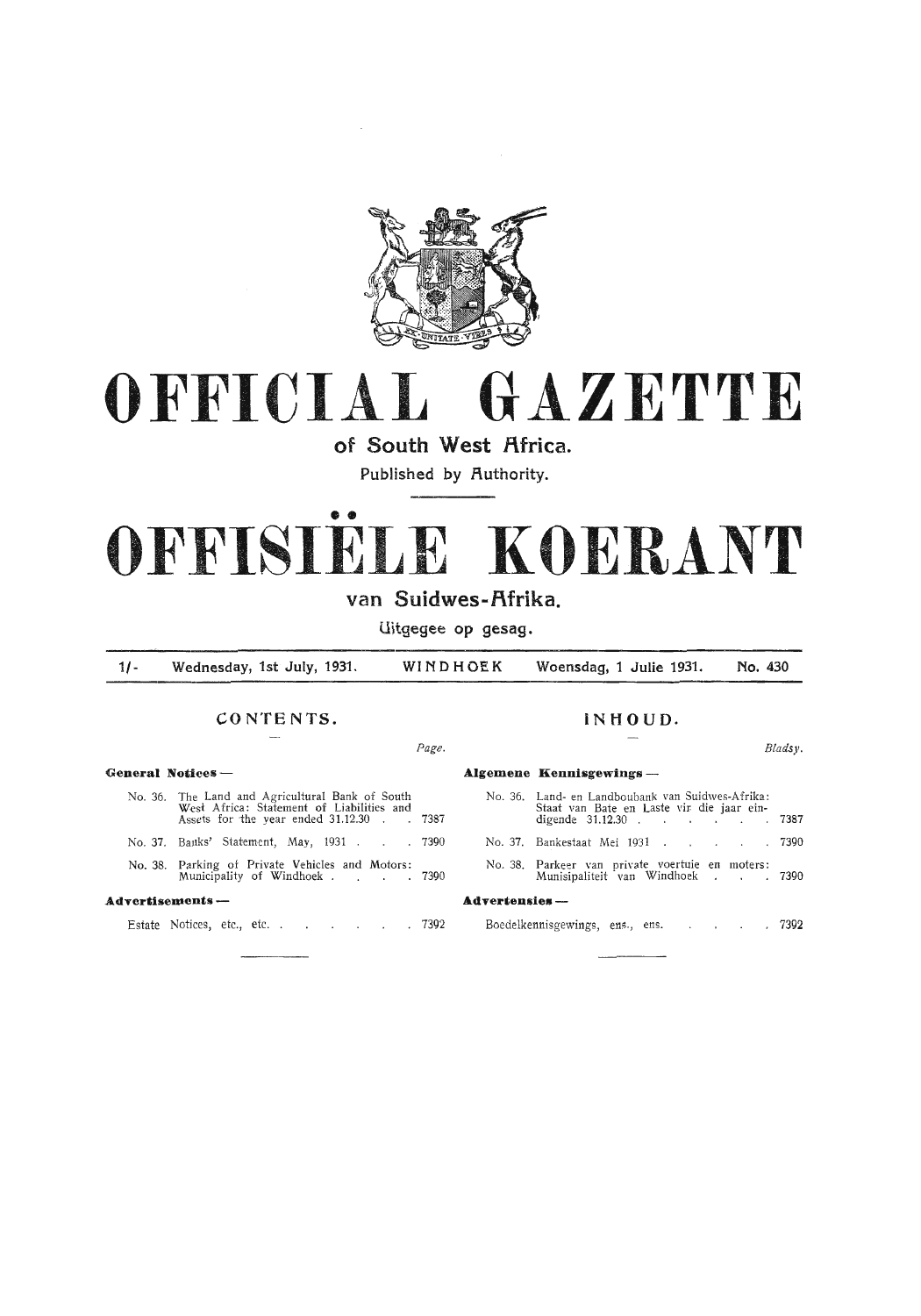| <b>General Notices.</b>                                                                                                                                                                                                            |                          | Algemene Kennisgewings.                                                                                  |                                                                                                    |                            |  |  |  |  |
|------------------------------------------------------------------------------------------------------------------------------------------------------------------------------------------------------------------------------------|--------------------------|----------------------------------------------------------------------------------------------------------|----------------------------------------------------------------------------------------------------|----------------------------|--|--|--|--|
|                                                                                                                                                                                                                                    |                          | (No. 36 of 1931.) $\blacktriangleleft$                                                                   |                                                                                                    |                            |  |  |  |  |
|                                                                                                                                                                                                                                    |                          | THE LAND AND AGRICULTURAL BANK OF SOUTH WEST AFRICA.                                                     |                                                                                                    |                            |  |  |  |  |
| STATEMENT OF LIABILITIES AND ASSETS FOR THE YEAR ENDED 31st DECEMBER, 1930.                                                                                                                                                        |                          |                                                                                                          |                                                                                                    |                            |  |  |  |  |
| LIABILITIES:                                                                                                                                                                                                                       |                          |                                                                                                          |                                                                                                    | ASSETS:                    |  |  |  |  |
| Capital Fund Account No. 1:<br>Moneys received from the Administration<br>1921-1930<br>$\overline{\phantom{a}}$<br>and the state of the state of the state of the state of the state of the state of the state of the state of the | £940,000 0 0             | Advance on Mortgage<br>Under Act 18 of 1912 . £845047 18 6<br>Plus instalments due but                   |                                                                                                    |                            |  |  |  |  |
| Capital Fund Account No. 2:<br>Proportion of moneys collected in respect<br>of Landwirtschaftsbank Securities<br><b>Contract Contract</b>                                                                                          | 68,116 3 1               | unpaid $\cdots$ $\cdots$ $\cdots$<br>Financial Relief Loans<br>Under Proclamation 36 of                  | 10,036 2 10                                                                                        | 855,084 1 4                |  |  |  |  |
| Funds represented by Landwirtschaftsbank<br>unrealised assets<br>and the contract of the contract of                                                                                                                               | $77,462$ 16 4            | 1923<br>and a state of the state<br>Plus instalments due but<br>unpaid $\cdots$                          | 69<br>368<br>210 7 2                                                                               | 578 13 11                  |  |  |  |  |
| Sundry Creditors<br>Undrawn balances in re:                                                                                                                                                                                        |                          | Advances for Dipping Tanks<br>Under Act $20$ of $1911$ .                                                 | 1,024 7 6                                                                                          |                            |  |  |  |  |
| Ordinary Loans £2,144 7 1<br>$290 \quad 1 \quad 8$<br>Fencing Advances $5\%$ .<br>2,756 6 10<br>Fencing Advances $5\frac{1}{2^0}$                                                                                                  |                          | Plus instalments due but<br>unpaid $\cdots$ $\cdots$<br>Advances for Fencing                             | 52 8 0                                                                                             | 1,076 15 6                 |  |  |  |  |
| Water Supply Advances.<br>686 10 9<br>Dipping Tank Advances.                                                                                                                                                                       |                          | Under Act 17 of 1912.<br>Plus instalments due but                                                        | 189,975 15 5                                                                                       |                            |  |  |  |  |
| Financial Relief Loans<br>$-44140$<br>Breeding Stock Advances.<br>32110<br>Co-operative Societies .<br>1,055 8 11<br>Dams. $\ldots$ $\ldots$ $\ldots$                                                                              |                          | unpaid $\ldots$ $\ldots$ $\ldots$<br>Advances for Improved<br>Water Supply<br>Under Proclamation 25 of   | 7,219 7 11                                                                                         | 197,195 3 4                |  |  |  |  |
| Sundries 1,190 8 4<br>'Administration of S.W.A.                                                                                                                                                                                    | 8,200 8 7                | 1925<br>and a strain and a strain and<br>Plus instalments due but                                        | 22,704 12 11                                                                                       |                            |  |  |  |  |
| Interest accrued but not yet due<br>Fees and Expenses-Valuators<br>and the state of the state of                                                                                                                                   | 11,040 19 1<br>39 7 6    | unpaid $\cdots$<br>Advances for Purchase of                                                              | $1,240 \quad 1 \quad 7$                                                                            | 23,944 14 6                |  |  |  |  |
| Officials Provident Fund.                                                                                                                                                                                                          | 828 18 1                 | Breeding Stock<br>Under Proclamation 1 of<br>1927                                                        | 12,568 10 0                                                                                        |                            |  |  |  |  |
| Department of Lands-Amount due by Sett-<br>lers to Lands Branch payment of which<br>is guaranteed by the Land Bank                                                                                                                 | 31,159 10 7              | Plus instalments due but<br>unpaid $\ldots$ $\ldots$ $\ldots$<br>Advances for Dam Construc-              | 1,938 7 5                                                                                          | 14,506 17 5                |  |  |  |  |
| 'Administration of S.W.A.-Relief Fund:<br>Moneys received from Administration for<br>advances to Co-operative Relief Com-<br>panies formed under Procl. 21 of 1930                                                                 | $14,900 \quad 0 \quad 0$ | tion:<br>Under Procl. 13 of 1930.<br>Plus instalments due but<br>unpaid $\ldots$ $\ldots$ $\ldots$       | $1,470$ 0 0                                                                                        | $1,470$ 0 0                |  |  |  |  |
| Reserve Fund<br>Balance at 31.12.29 £100,660 3 6<br>Transferred from moneys                                                                                                                                                        |                          | Advances to Co-operative<br>Agricultural Societies<br>Advances in respect of Farm                        | 15,037 10 0                                                                                        | 15,037 10 0                |  |  |  |  |
| recovered in respect of<br>Landwirtschaftsbank<br>un-<br>realised assets in terms of<br>Section 2 of Proclamation 1<br>$4,705$ 10 2<br>of $1927$<br>12,665 7 3<br>Profit during $1930$                                             | 118,031 0 11             | Properties acquired.<br>Under Section 37 of Act<br>18 of $1912$<br>Interest in arrear                    | 8,606 3 4<br>1,313 16 10<br>£9,920 0 2                                                             |                            |  |  |  |  |
|                                                                                                                                                                                                                                    |                          | Less special Reserve to<br>meet contingencies                                                            | 6,838 7 6                                                                                          | 3,081 12 8                 |  |  |  |  |
|                                                                                                                                                                                                                                    |                          | Sundry Debtors<br>Past Due Interest<br>Interest accrued at 31.12.30<br>but not yet due on all loan       | 30,924 7 1                                                                                         |                            |  |  |  |  |
|                                                                                                                                                                                                                                    |                          | accounts<br>contract and a series of<br>Other Sundries<br>$\mathbf{r}$ and $\mathbf{r}$ and $\mathbf{r}$ | 19,536 13 0<br>244 12 3<br>£50,705 12 4                                                            |                            |  |  |  |  |
|                                                                                                                                                                                                                                    |                          | Less Reserve for Bad Debts<br>Sundry Debtors in respect of                                               | $3,000 \quad 0 \quad 0$                                                                            | 47,705 12 4                |  |  |  |  |
|                                                                                                                                                                                                                                    |                          | Landwirtschaftsbank bonds<br>etc. $\cdots$ $\cdots$ $\cdots$                                             |                                                                                                    | 77,462 16 4                |  |  |  |  |
|                                                                                                                                                                                                                                    |                          | <b>Bank Premises</b><br>Book value at 31.12.30.<br>Less Depreciation<br>$\sim 100$ km s $^{-1}$          | 5,599 14 11<br>820 9 3                                                                             | 4,779 5 8                  |  |  |  |  |
|                                                                                                                                                                                                                                    |                          | Furniture and Fittings<br>Book value at $31.12.30$ .<br>Less Depreciation<br>Stamps on Hand.             | 841 11 10<br>210 8 0<br>$\mathbf{r} = \mathbf{r}$<br>$\mathbf{z} = \mathbf{z}$<br>Dolial Companies | 631 3 10<br>$40 \t 0 \t 0$ |  |  |  |  |

£1,269,779 4 2

15,649 17 4

Sumps on Hand<br>
Advances to Co-operative Relief Companies<br>
Under Procl. No. 21 of 1930<br>
Standard Bank of S.A. Ltd.<br>
Cash on Hand

7387

£1,269,779 4 2

40 0 0  $11,535$  0 0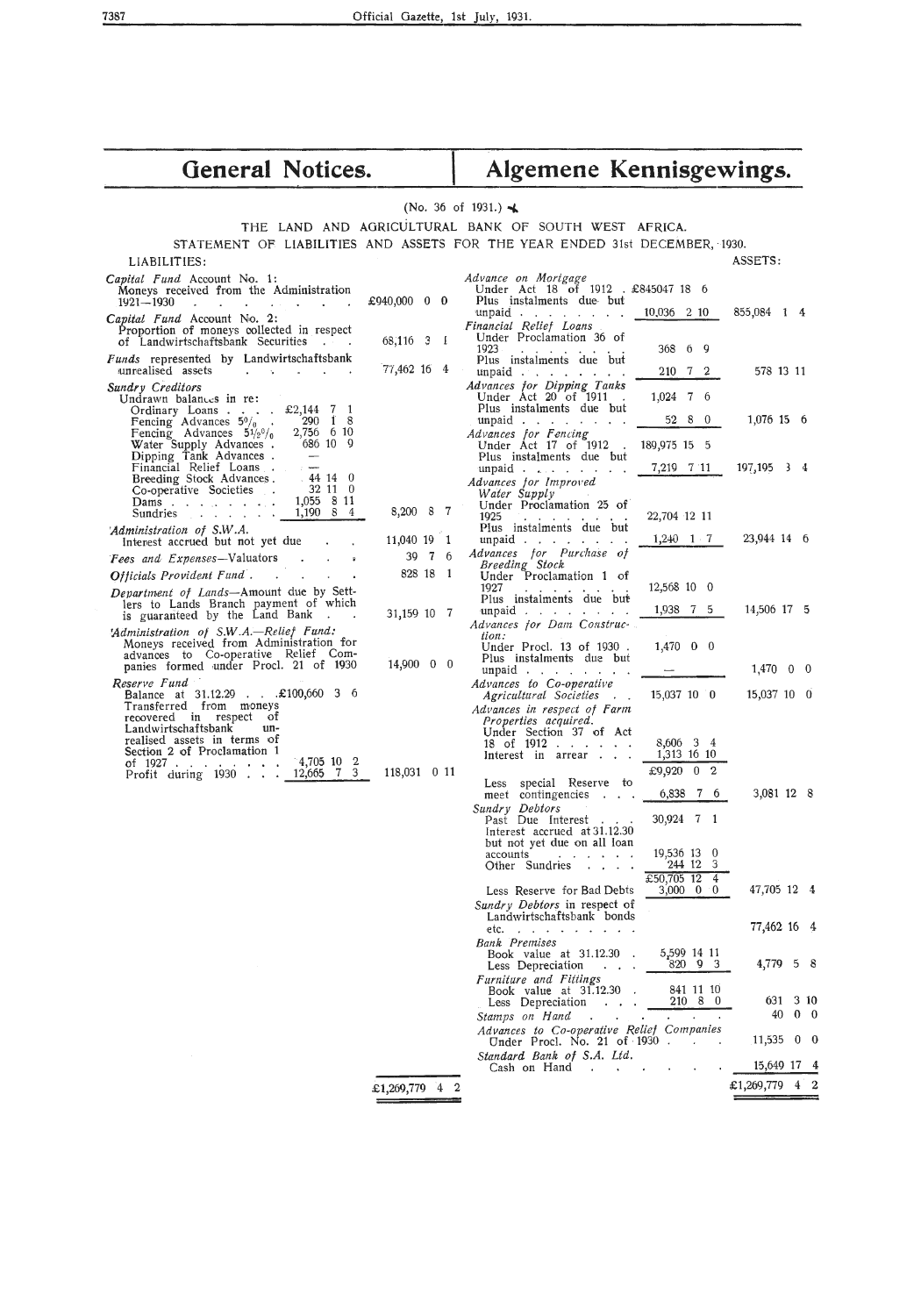Offisiele Koerant, 1 Julie 1931. 7388 We hereby certify that this statement has been compiled from the Books of the Bank and to the best of our know-<br>ledge and belief is correct: MEMBERS OF THE BOARD OF MANAGEMENT. (Signed) J. T. Taylor, MANAGER. (Signed) M. J. de Jager (Chairman).<br>Fritz Kriess. (Signed) J. G. von Backstrom,<br>ACCOUNTANT. Otto Bohnstedt. David Paton. Windhoek, C. J. van Tonder. 20th February, 1931. THE LAND AND AGRICULTURAL BANK OF SOUTH WEST AFRICA. PROFIT AND LOSS. To INTEREST PAID £40,846 11 2 By INTEREST RECEIVED. £8,186 3 4 ,, ADMINISTRATION EXPENSES ,, INTEREST ACCRUED 6,582 9 2 19,536 13 0  $\mathcal{L}$ ,, DEPRECIATION 32,238 3 11 1,030 17 3 ,, PAST DUE INTEREST  $\mathbb{R}^2$ ,, FEES COLLECTED UNDER 4th and ,, PROVISION FOR BAD AND DOUBT-FUL DEBTS . 1,000 0 0 5th SCHEDULES of ACT 18 of 1912 1,464 4 0  $\sim$  $\sim$  $\sim$ ,, COMMISSION .. BALANCE 522 16 1  $\mathcal{L}_{\mathcal{L}}$ ,, RENT Gain to Reserve Fund vide Section 43 90 0 0  $\ddot{\phantom{a}}$ 12,665 7 3 ,, FARM RENTS (i. b.) of Act 18 of 1912 87 4 6  $\pounds 62,125$  4 10  $\pounds 62,125$  4 10 RESERVE FUND. Loss on Brock's Property, Goanikontes, through flooding of river Profit for year 1922/1923 £1,930 8 **11**   $\ddot{\phantom{a}}$ £1,908 17 9 Profit for year 1924 559 9 **0**   $\ddot{\phantom{a}}$ Balance, 31st December, 1930 118,031 0 11 Profit for year 1925 2,994 9 8 Profit for year 1926 4,191 12 10 Profit for year 1927 6,665 10 9 Profit for year 1928 10,418 10 5 Profit for year 1929 13,305 13 7 Profit for year 1930 12,665 7 3 Transferred from Capital Account No. 2 in terms of Section 5 of Proclamation 1 30,000 0 0 of 1927 Transferred from moneys recovered in respect of Landwirtschaftsbank assets in terms of Proclamation 1 of 1927, Section 2 to  $31.12.29$  .  $\therefore$  £27,503 6 1<br>during 1930 .  $\therefore$  4,705 10 2 *to* 31.12.29 . . £27,503 6 1 32,208 16 3 Transferred from Special Reserve 5,000 0 0  $\textsterling$  119,939 18 8  $\textsterling$  119,939 18 8 We hereby certify that these statements have been compiled from the Bank's Books, and to the best of our knowledge and belief are correct. MEMBERS OF THE BOARD OF MANAGEMENT. (Signed) J. T. Taylor, MANAGER. (Signed) M. J. de Jager Fritz Kriess. (Chairrr (Signed) J. G. von Backstrom, Otto Bohnstedt. ACCOUNT **ANT.**  David Paton. Windhoek, C. J. van Tonder. 20th February, 1931. (No. 36 van 1931.) DIE LAND- EN LANDBOUBANK VAN SUIDWES-AFRIKA.. STAAT VAN LASTE EN BATE VIR DIE JAAR EINDIGENDE 31 DESEMBER 1930. LASTE. BATE, *l(apitaalfonds* Rekening No. 1: *Voorskotte teen Verband*  £940,000 0 0 Geld van Adrninistrasie ontvang 1921-1930 Kragtens Wet 18 van 1912 £845,047 18 6 Plus paaiemente skuldig *l(apitaalf onds* Rekening No. 2: 855,084 1 4 dog nie betaal nie . 10,036 2 10 Eweredige gedeelte van geld ontvang ten opsigte van Landwirtschaftsbank sekuriteiie 68,116 3 1 *Oeldelike Hulplening*  Kragtens Prok!. 36 van 1923 . . . . . . . . 368 6 <sup>9</sup> Fondse ten opsigte van Landwirtschaftsbank 77,462 16 4 nie te gelde gemaakte bate Plus paaiemente skuldig *Diwerse Krediteure*  Balanse nie betaal nie ten opsigte van:- Oewone Lenings . . . £2,144 7 1 578 13 11 dog nie betaal nie . . . 210 7 2 *Vo.orskotte vir Dipbakke*  Kragtens Wet 20 van 1911 · 1,024 7 6 Omheiningslenings  $50/0$  . 290 1 8 Omheiningslenings  $5\frac{1}{2}$ % 2,756 6 10<br>Watervoorraadlenings . 686 10 9 Plus paaiemente skuldig 1,076-15 6 dog nie betaal nie . . . 52 8 0 Dipbaklenings . . . .<br>Oeldelike Hulplenings .<br>Aanteelveelenings . . .<br>Koöperatiewe Verenigings *Voorskotte vir Omhelnlngs*  Kragtens Wet 17 van 1912 189,975 15 5 44 14 0 Plus paaiemente skuldig Numerweichings<br>
Koöperatiewe Verenigings<br>
Diwerse 197,195 3 4 32 11 0 dog nie betaal nie . . . 7,219 7 11 1,055 8 11

8,200 8 7

1,190 8 4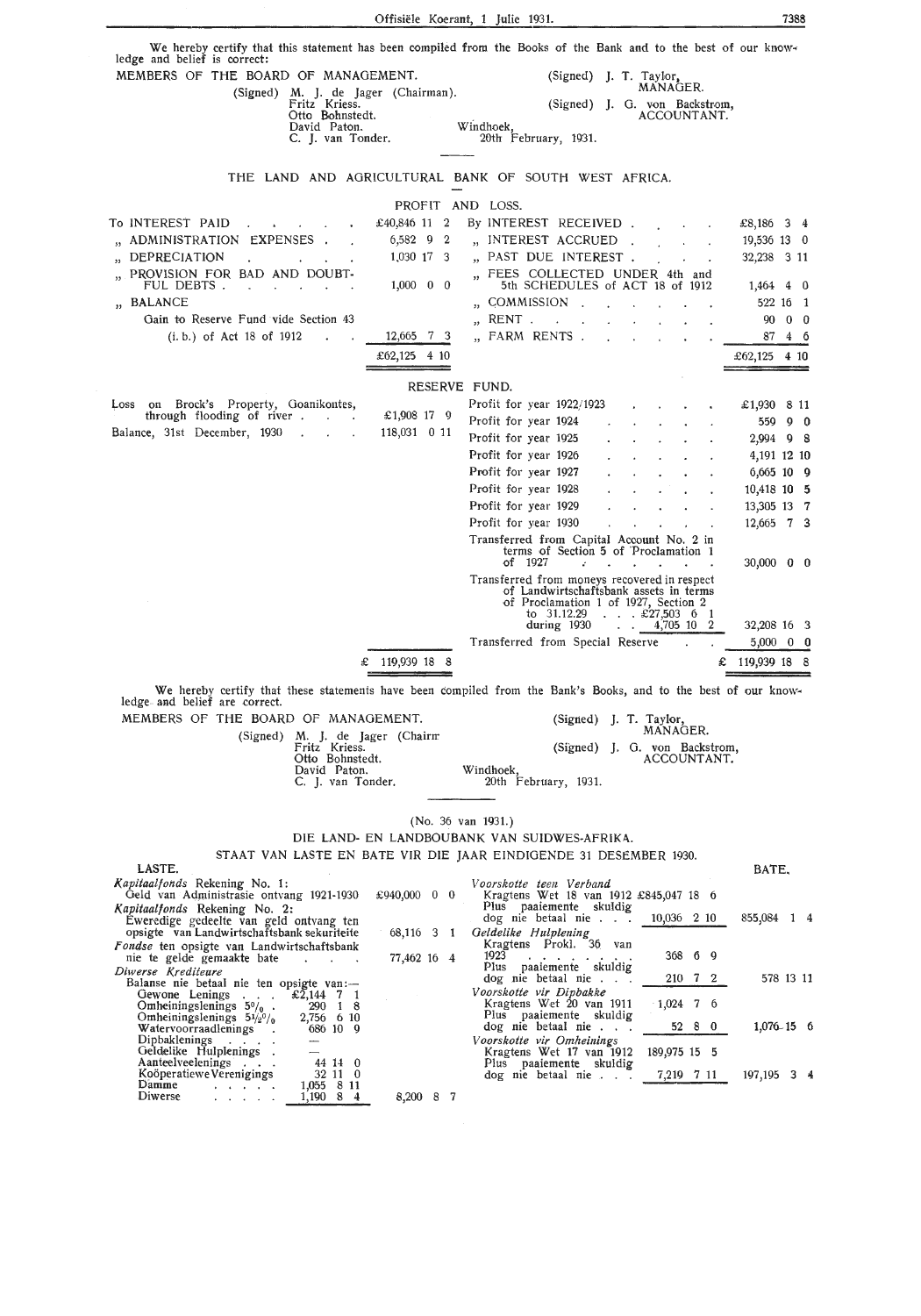| 7389                                                                                                                                                                                                    | Official Gazette, 1st July, 1931. |                                                                                                                                                                                                               |                                                           |                                 |
|---------------------------------------------------------------------------------------------------------------------------------------------------------------------------------------------------------|-----------------------------------|---------------------------------------------------------------------------------------------------------------------------------------------------------------------------------------------------------------|-----------------------------------------------------------|---------------------------------|
| Administrasie van S.W.A.<br>Rente verskuldig dog nie betaalbaar nie.<br>Fooie en Onkoste-Taksateurs<br>'Amptenare Spaarfonds .<br>$\sim 10$<br>Lande Afdeling<br>Bedrag deur Setlaars aan Landraad ver- | 11,040 19 1<br>39 7 6<br>828 18 1 | Voorskotte vir Verbeterde<br>Watervoorraad<br>Kragtens Prokl. 25 van<br>1925<br><b>Contract Contract Contract</b><br>Plus paaiemente skuldig<br>dog nie betaal nie<br>Voorskotte vir die Aankoop              | 2,2704 12 11<br>1,240 1 7                                 | 23,944 14 6                     |
| skuldig betaling waarvan deur die Land-<br>bank gewaarborg is<br>'Administrasie van S.W.A.-Onderstandsfonds<br>Geld ontvang van Administrasie vir voor-                                                 | 31,159 10 7                       | van Aanteelvee<br>Kragtens Prokl. 1 van 1927<br>Plus paaiemente skuldig<br>dog nie betaal nie                                                                                                                 | 12,568 10 0<br>1,938 7 5                                  | 14,506 17 5                     |
| skotte aan Koöp. Onderstandsmaatskappye<br>gevorm onder Prokl. 21 van 1930.<br>Reserwe Fonds<br><b>Balans op 31.12.29</b> . £100,660 3 6                                                                | $14,900 \quad 0 \quad 0$          | Voorskotte vir Dambou<br>Kragtens Prokl. 13 van 1930<br>Plus paaiemente skuldig<br>dog nie betaal nie                                                                                                         | $1,470 \quad 0 \quad 0$                                   | $1,470 \quad 0 \quad 0$         |
| Oorgedra van geld inge-<br>vorder ten opsigte van<br>Landwirtschaftsbank nie te<br>gelde gemaakte bate krag-<br>tens Artiekel 2 van Pro-                                                                |                                   | Voorskotte aan Ko-öperatiewe<br>Landbou Verenigings<br>Voorskotte ten opsigte van<br>Plaaseiendomme ingekoop                                                                                                  |                                                           | 15,037 10 0                     |
| klamasie 1 van 1927.<br>4,705 10 2<br>12,665 7 3<br>Wins gedurende 1930.                                                                                                                                | 118,031 0 11                      | Kragtens Artiekel 37 van<br>Wet 18 van 1912<br>Agterstallige Rente                                                                                                                                            | 8,606 3 4<br>1,313 16 10<br>£9,920 0 2                    |                                 |
|                                                                                                                                                                                                         |                                   | Min spesiale reserwe om<br>toevallige verliese te dek<br>Diwerse Debiteure<br>Agterstallige Rente<br>Rente skuldig op 31.12.30<br>dog nog nie betaalbaar op<br>al die lenings nie $\ldots$ .<br>Ander Diwerse | 6,838 7 6<br>30,924 7 1<br>19,536 13 0<br>244 12 3        | 3,081 12 8                      |
|                                                                                                                                                                                                         |                                   | Min Reserwe vir onverhaal-<br>bare skuld<br>Diwerse Debiteure ten op-                                                                                                                                         | £50,705 12 4<br>$3,000 \quad 0 \quad 0$                   | 47,705 12 4                     |
|                                                                                                                                                                                                         |                                   | sigte van Landwirtschafts-<br>bank verbande ens.                                                                                                                                                              |                                                           | 77,462 16 4                     |
|                                                                                                                                                                                                         |                                   | Bankgeboue<br>Boekwaarde op 31.12.30.<br>Vermindering                                                                                                                                                         | 5,599 14 11<br>820 9 3                                    | 4,779 5 8                       |
|                                                                                                                                                                                                         |                                   | Kantoor Meubels<br>Boekwaarde op 31.12.30.<br>Vermindering _<br>Seëls voorhande<br><b>All Contract Contract</b>                                                                                               | 841 11 10<br>210 8 0<br>and the state of the state of the | 310<br>631<br>40<br>$0 \quad 0$ |
|                                                                                                                                                                                                         |                                   | Voorskotte aan Ko-öp. Onderstandsmaatskappye<br>Kragtens Prokl. 21 van 1930.                                                                                                                                  |                                                           | $11,535 \quad 0 \quad 0$        |
|                                                                                                                                                                                                         |                                   | Standard Bank van S.A. Bepk.<br>Kontant voorhande<br>$\sim$                                                                                                                                                   |                                                           | 15,649 17 4                     |
|                                                                                                                                                                                                         | £1,269,779 4 2                    |                                                                                                                                                                                                               |                                                           | £1,269,779 4 2<br>==            |

Hiermee sertifiseer ons dat hierdie staat uit die boeke van die Bank opgetrek is en na ons beste kennis en wete Korrek is:-

LEDE VAN BESTUURSRAAD.

(Get.) M. J. de Jager Fritz Kriess. Otto Bohnstedt. David Paton. C. J. van Tonder. (Voorsitter ). Windhoek, (Get.) J. T. Taylor, BESTUURDER. (Get.) J. 0. von Backstrom, RE KEN MEESTER.

20 Februarie 1931.

#### DIE LAND- EN LANDBOUBANK VAN SUIDWES-AFRIKA.

WINS- EN VERLIESREKENINO.

|                           | Aan RENTE BETAAL   |                                         |            |  | £40,846 11 2            |  | By RENTE ONTVANG.               |                          |  |                            |  | £8,186 3 4   |        |
|---------------------------|--------------------|-----------------------------------------|------------|--|-------------------------|--|---------------------------------|--------------------------|--|----------------------------|--|--------------|--------|
| $\mathbf{M}^{\text{max}}$ | BESTUURSONKOSTE.   |                                         |            |  | $6,582$ 9 2             |  | "RENTE BETAALBAAR.              |                          |  |                            |  | 19,536 13 0  |        |
| $\overline{\mathbf{33}}$  | WAARDEVERMINDERING |                                         |            |  | 1,030 17 3              |  | " AGTERSTALLIGE RENTE           |                          |  |                            |  | 32,238 3 11  |        |
| $\overline{\mathbf{a}}$   | VOORSIENING VIR    | BARE SKULDE                             | ONVERHAAL- |  | $1,000 \quad 0 \quad 0$ |  | " FOOIE ONTVANG KRAGTENS 4de en | 5de BYLAE VAN WET 18 VAN |  |                            |  |              |        |
| 55 <sub>1</sub>           | <b>BALANS</b>      |                                         |            |  |                         |  | 1912                            |                          |  |                            |  | $1,464$ 4 0  |        |
|                           |                    | Wins oorgebring na Reserwefonds kyk     |            |  |                         |  | ,, KOMMISSIE                    |                          |  |                            |  | 522 16 1     |        |
|                           |                    | Artickel 43 (i. b.) van Wet 18 van 1912 |            |  | 12,665 7 3              |  | "HUURGELD                       |                          |  | and the state of the state |  |              | 90 0 0 |
|                           |                    |                                         |            |  |                         |  | "PLAASHUURGELD                  |                          |  |                            |  |              | 87 4 6 |
|                           |                    |                                         |            |  | £62,125 4 10            |  |                                 |                          |  |                            |  | £62,125 4 10 |        |
|                           |                    |                                         |            |  |                         |  |                                 |                          |  |                            |  |              |        |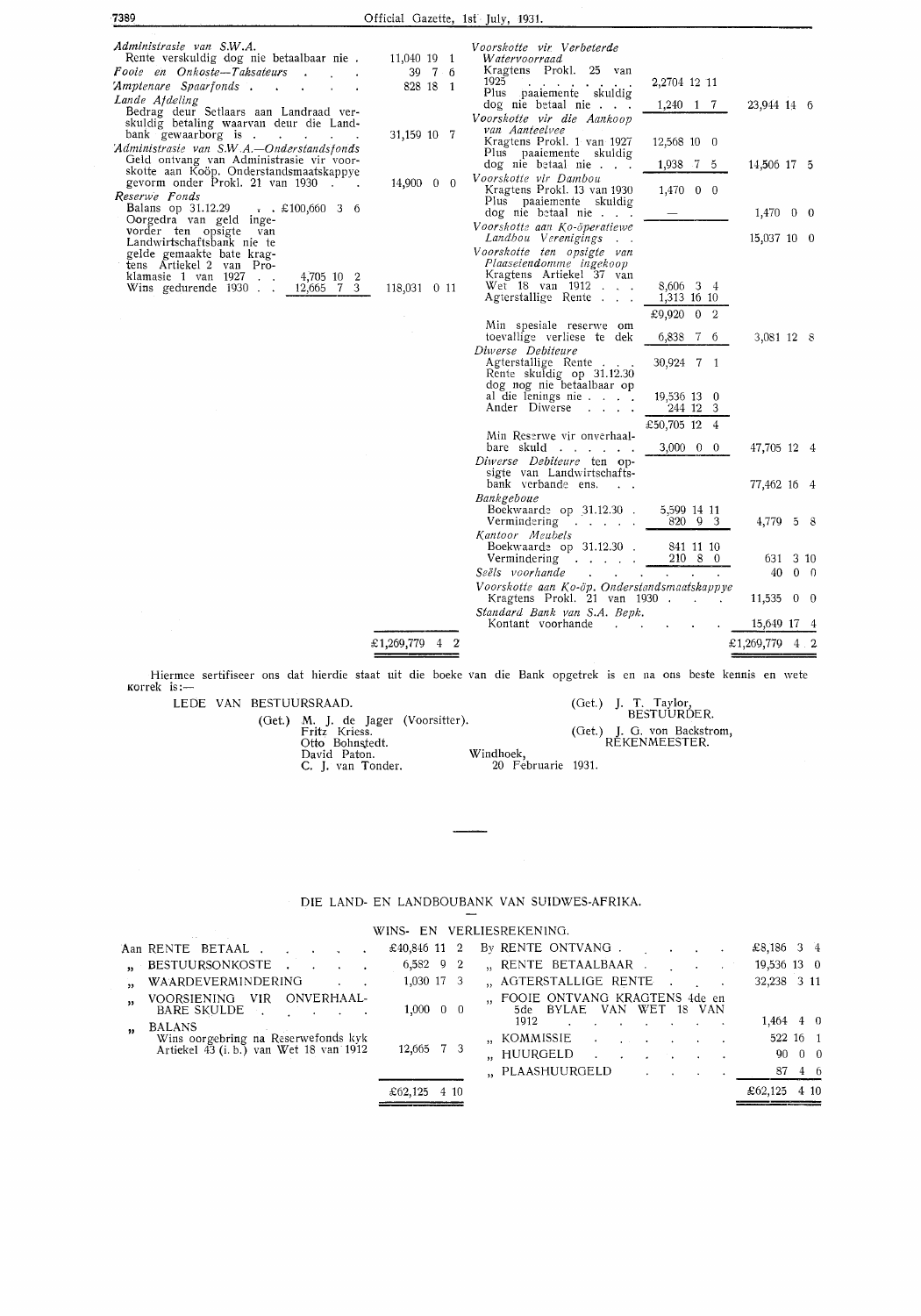|                                           | RESERWEFONDS. |                                                                                                                                       |                          |
|-------------------------------------------|---------------|---------------------------------------------------------------------------------------------------------------------------------------|--------------------------|
| Verlies op Brock se eiendom, Goanikontes, |               | Wins vir jaar 1922-1923 $\ldots$                                                                                                      | £1,930 8 11              |
| deur oorstroming van rivier               | £1,908 17 9   | Wins vir jaar 1924<br>and a strong of the state                                                                                       | $559$ 9 0                |
| Balans, op 31 Desember 1930.              | 118,031 0 11  | Wins vir jaar $1925$ .                                                                                                                | 2,994 9 8                |
|                                           |               | Wins vir jaar 1926                                                                                                                    | 4,191 12 10              |
|                                           |               | Wins vir jaar $1927$<br><b>Contractor</b>                                                                                             | $6,665$ 10 9             |
|                                           |               | Wins vir jaar 1928                                                                                                                    | 10,418 10 5              |
|                                           |               | Wins vir jaar 1929.<br>$\sim$                                                                                                         | 13,305 13 7              |
|                                           |               | Wins vir jaar 1930.<br><b>Service Contractor</b>                                                                                      | 12,665 7 3               |
|                                           |               | Oorgedra van Kapitaalrekening No. 2 in<br>terme van Artiekel 5 van Prokl. 1 van                                                       |                          |
|                                           |               | 1927<br>the contract of the contract of the contract of the contract of the contract of                                               | $30,000 \quad 0 \quad 0$ |
|                                           |               | Oorgedra van geld teruggekry ten opsigte<br>van Landwirtschaftsbank bate in terme<br>van Artiekel No. 2 van Prokl. 1 van<br>$1927 :=$ |                          |
|                                           |               | tot 31.12.29 $\pounds 27,503$ 6 1<br>gedurende 1930 . 4,705 10 2                                                                      | 32,208 16 3              |
|                                           |               | Oorgedra van Spesiale Reserwe                                                                                                         | $5,000 \quad 0 \quad 0$  |
|                                           | £119,939 18 8 |                                                                                                                                       | £119,939 18 8            |

Ons sertifiseer hiermee dat hierdie state uit die boeke van die Bank opgetrek is en na ons beste kennis en wete korrek is.

LEDE VAN BESTUURSRAAD.

(Get.) M. J. de Jager Fritz Kriess. Otto Bohnstedt. David Paton. C. **J. van** Tonder. (Voorsitter ). Windhoek,

(Get.) J. T. Taylor, BESTUURDER. (Get.) J. 0. von Backstrom, RE KEN MEESTER. 20 Februarie 1931.

(No. 37 of/van 1931.) }

BANKS' STATEMENT, May, 1931, IN TERMS OF SECTION 7 Of PROCLAMATION NO. 29 OF 1930, THE BANKS PROCLAMATION, 1930

BANKEOPGAWES, Mei 1931, INGEVOLOE ARTIEKEL 7 VAN PROKLAMASIE 29 VAN 1930, DIE BANKE-<br>PROKLAMASIE 1930.

|                                                                 | Publiek in Suidwes-Afrikal                    | in South West Africa.<br>Verpligtings teenoor die |                   |                  | Kontant Geldreserwes                        | Liabilities to the Public Cash Reserves in South West Africa ADVANCES<br>in Suidwes-<br>Afrika. | DIS-<br>AND<br> COUNTS<br>SOUTH<br>IN<br>WEST<br>AFRICA.<br>VOORSKOTTE EN DIS- |                                               |  |
|-----------------------------------------------------------------|-----------------------------------------------|---------------------------------------------------|-------------------|------------------|---------------------------------------------|-------------------------------------------------------------------------------------------------|--------------------------------------------------------------------------------|-----------------------------------------------|--|
| BANK.                                                           | Deposits etc.<br>Demand<br>Opvorder-<br>bare. | Depositos ens.<br>Time.<br>Tyd.                   | Total.<br>Totaal. | Gemunte<br>goud, | Gold Coin : Subsidiary<br>Coin.<br>Pasmunt. | S.A. Reserve Bank Notes<br>S.A. Reserwebank Note,                                               | AFRIKA.<br>Advances<br>Voorskotte                                              | KONTO'S IN SUIDWES-<br>Discounts<br>Diskontos |  |
| Standard Bank of South Africa,<br>Limited                       | £<br>294,663                                  | £<br>83,024                                       | £<br>377,687      | £<br>7,424       | £<br>19,741                                 | £<br>1,512                                                                                      | £<br>431,444                                                                   | £<br>140,778                                  |  |
| Barclays Bank (Dominion, Colonial<br>and Overseas)<br>$\bullet$ | 213,560                                       | 57,897                                            | 271,457           | 7,750            | 8,886                                       | 1,972                                                                                           |                                                                                | 364,066                                       |  |
| Swakopmunder Bankverein<br>Genossenschaftsbank, Grootfontein.   | 14,277<br>1,908                               | 23,927<br>3,912                                   | 38,204<br>5,820   | 72               | 363<br>228                                  | 12<br>2,486 (Various)<br>414<br>(Various)                                                       |                                                                                | 44,270<br>9,512                               |  |
|                                                                 |                                               |                                                   |                   |                  |                                             |                                                                                                 |                                                                                |                                               |  |

#### $(No. 38. of 1931.)$   $\lambda$

MUNICIPALITY OF WINDHOEK.

## *Notice No.* 7.

PARKING OF PRIVATE VEHICLES AND MOTORS.

It is hereby notified for general information that, under and by virtue of the powers vested in it by regulations 70 and 71 of the Street and Traffic Regulations published under Government Notice No. 9 of the  $\overline{2}$ nd January, 1930, the Council has appointed all streets as parking places where private vehicles and motors may be left unattended, subject to the following conditions which shall, however, apply only between the hours of 8 a.m. and 7 p.m.

- 1. (a) In the sections of streets specified in Schedule "A" hereto no vehicle or motor shall be parked for longer than fifteen ( 15) minutes at one time.
	- (b) In the street and sections of streets specified in Schedule "B" hereto vehicles and motors may be parked for indefinite periods.

#### (No. 38 van 1931.)

#### MUNIS!PAL!TEIT VAN WINDHOEK.

#### *l(ennisgewing No.* 7.

#### PARKEER VAN PRIVATE VOERTUIE EN MOTERS.

Vir algemene informasie word hierby bekend gemaak dat die Raad, uit hoofde van en kragtens die bernegdheid horn verleen by regulasies 70 en 71 van die Straat- en Verkeer-Regulasies gepubliseer onder Ooewermentskennisgewing No.<br>9 van 2 Januarie 1930, al die strate as staanplekke bestem het,<br>waar private voertuie en moters sonder opsig gelaat kan word, onderhewig aan die volgende voorwaardes wat egter net tussen die ure 8 v.m. en 7 n.m. van toepassing is.

- 1. (a) In die afdelings van strate opgenoem in Bylae "A" hiervan mag geen voertuig of moter langer as vyftien ( 15) minute meteen geparkeer word nie.
	- (b) In die strate en afdelings van strate opgenoem in Bylae "B" hiervan kan voertuie en moters vir onbepaalde tydperke geparkeer word.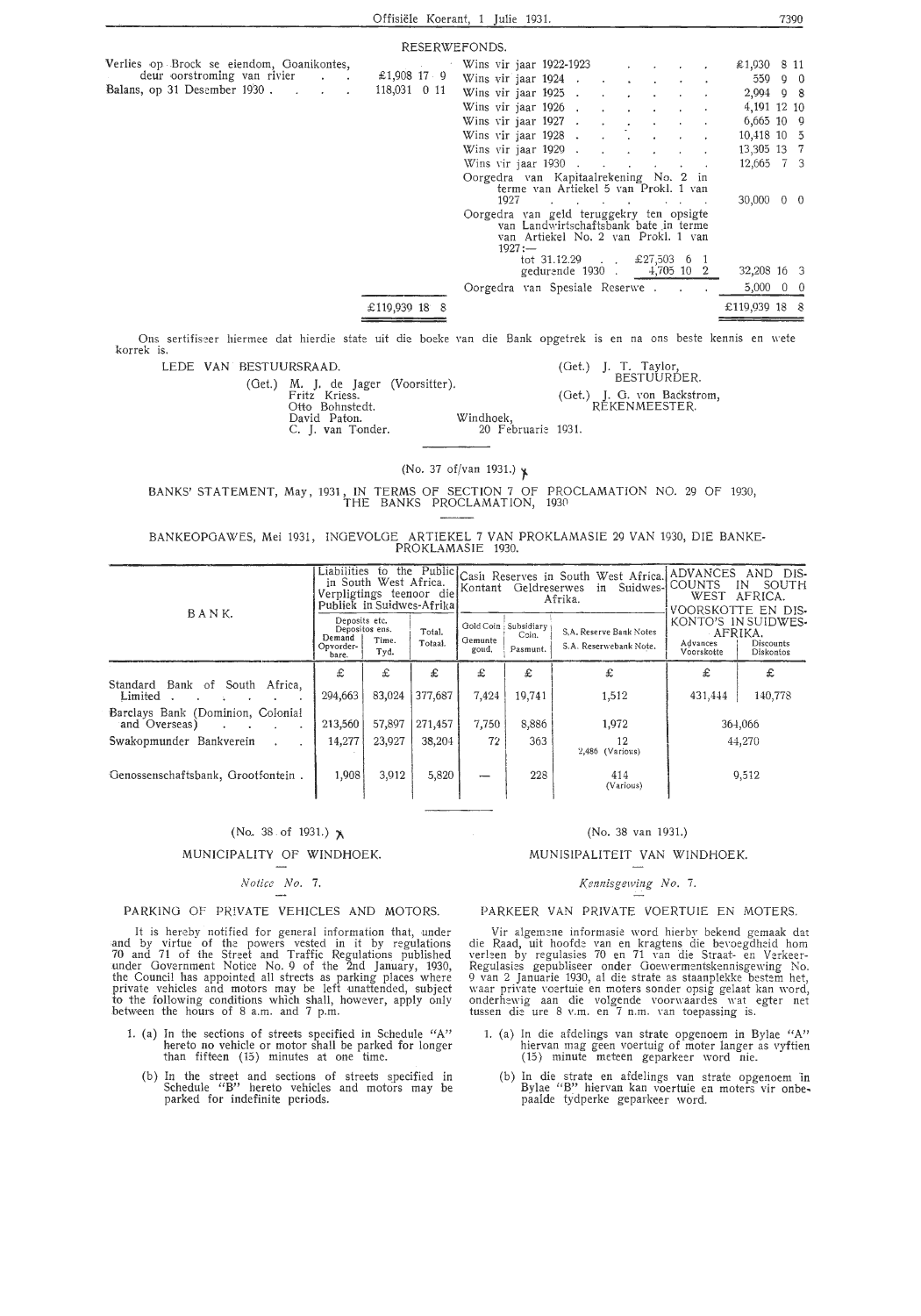- (c) Every vehicle and motor which is parked in the street or any section of a street specified in either of the said Schedules shall be parked at an angle of 45 degrees with the curb and shall face half left away<br>from the direction of the traffic on that side of the street with the near (left) front wheel nearest to and within 50 centimetres (2 feet) of the curb and no such vehicle shall be parked
	- I. within 50 centimetres (2 feet) of any other standing vehicle or motor, or
	- II. so as to obstruct the passage to the entrance of any premises or the access to any curbside petrol pump erected under licence by the Council.
	- III. within 10 metres from the intersection of two streets.
- 2. In all streets and sections of streets not specified in either of the Schedules hereto vehicles and motors may, subject always to the provisions of the aforementioned regulations, be parked as desired by the persons driving or in charge of the same.

This notice shall take effect from the first day of May, 1930.

The word "parking" is defined in the aforementioned regulations as meaning the standing or waiting *!n* any\_ street of any vehicle or motor not actually engaged in taking up<br>or setting down passengers or merchandise.

*Note.:-*The sections of the street kerbstones alongside which parking is restricted or prohibited are marked in white.

G. KERBY,<br>Town Clerk.

**Town** House, Windhoek, 15th April, 1930.

#### SCHEDULE "A".

- 1. Kaiser Street western side -- from School Street to the northern boundary of the buildings of Messrs.<br>R. Schuster, Ltd.
- 2. Kaiser Street -- eastern side -- from the northern corner of Göring and Post Streets to a point exactly opposite to the northern boundary of the buildings of Messrs. R. Schuster, Ltd.
- 3. Post Street southern side between Kaiser Street and Stuebel Street.
- 4. Buelow Street northern side between Kaiser Street and Ta! Street.
- 5. Stuebel Street -- western side -- between Post Street and Buelow Street.
- 6. School Street both sides between Kaiser Street and Buelow Street.
- 7. Francois Street both sides between the Alter Roemer Hotel and Stuebel Street.

#### SCHEDULE "B".

- 1. Casino Street.
- 2. Post Street, except the southern side between Kaiser Street and Stuebe! Street.
- 3. Buelow Street, except the northern side between Kaiser Street and Tal Street.
- 4. Stuebel Street eastern side -- between Post Street and Buelow Street.
- (c) Elke voertuig en moter wat in die straat of enige afdeling van 'n straat opgenoem in een van die twee voormelde Bylae geparkeer word, moet met 'n hoek van 45 grade met die randsteen geparkeer word<br>en die voorkant daarvan moet half-links weg van<br>die rigting van die verkeer op daardie kant van<br>die straat gedraai wees met die naby (linker) voor-<br>wiel naaste en binne 50 randsteen af verwyder, en geen sodanige voertuig<sup>.</sup><br>mag geparkeer word nie
	- I. binne 50 sentimeters (2 voet) van enige ander· stilstaande voertuig of moter, of
	- II. so dat die deurgang na die ingang van enige perseel of die toegang tot enige petrolpomp by die randsteen kragtens lisensie van die Raad opgerig, belemmer word,
	- III. binne 10 meters van die kruising van twee strate.
- 2. In al die strate en afdelings van strate wat nie in een van die twee Bylae hiervan opgenoem is nie, kan voer-- tuie en moters, altyd onderhewig aan die bepalings van die voormelde regulasies, geparkeer word soos die persone wat hulle drywe, wens.

Hierdie kennisgewing tree in werking vanat die eerstedag van Mei 1930.

Die woord "parkeer" word in die voormelde regulasies. bepaal as betekende die staan of wag op enige straat van enige voertuig of moter, wat nie besig is om passasiers of koopware op of af te laai nie.

*Nota*--Die afdelings van die straat se randstene waarlangs:<br>parkeer beperk of belet is, is wit gemerk.

G. KERBY Stadsklerk.

Town Clerk. Stadshuis, Windhoek, 15 April 1931.

#### **BYLAE "A".**

- 1. Kaiser Straat -- westelike kant -- vanaf Skool Straat na die noordelike grens van die geboue van Mnre. R. Schuster, Bpk.
- 2. Kaiser Straat oostelike kant -- vanaf die noordelike hoek van Goring en Pos Strate tot by 'n punt presies teenoor die noordelike grens van die geboue van Mnre. R. Schuster, Bpk.
- 3. Pos Straat suidelike kant tussen Kaiser Straat en Stuebel Straat.
- 4. Buelow Straat noordelike kant tussen Kaiser Straat en Ta! Straat.
- 5. Stuebel Straat westelike kant tussen Pos Straat en Buelow Straat.
- 6. Skool Straat albei kante tussen Kaiser Straat en Buelow Straat.
- 7. Francois Straat albei kante tussen die Alter Roemer Hotel en Stuebel Straat.

#### BYLAE "B".

- 1. Casino Straat.
- 2. Pos Straat, behalwe die suidelike kant tussen Kaiser Straat en Stuebe! Straat.
- 3. Buelow Straat, behalwe die noordelike kant tussen Kaiser· Straat en Ta! Straat.
- 4. Stuebel Straat oostelike kant -- tussen Pos Straat en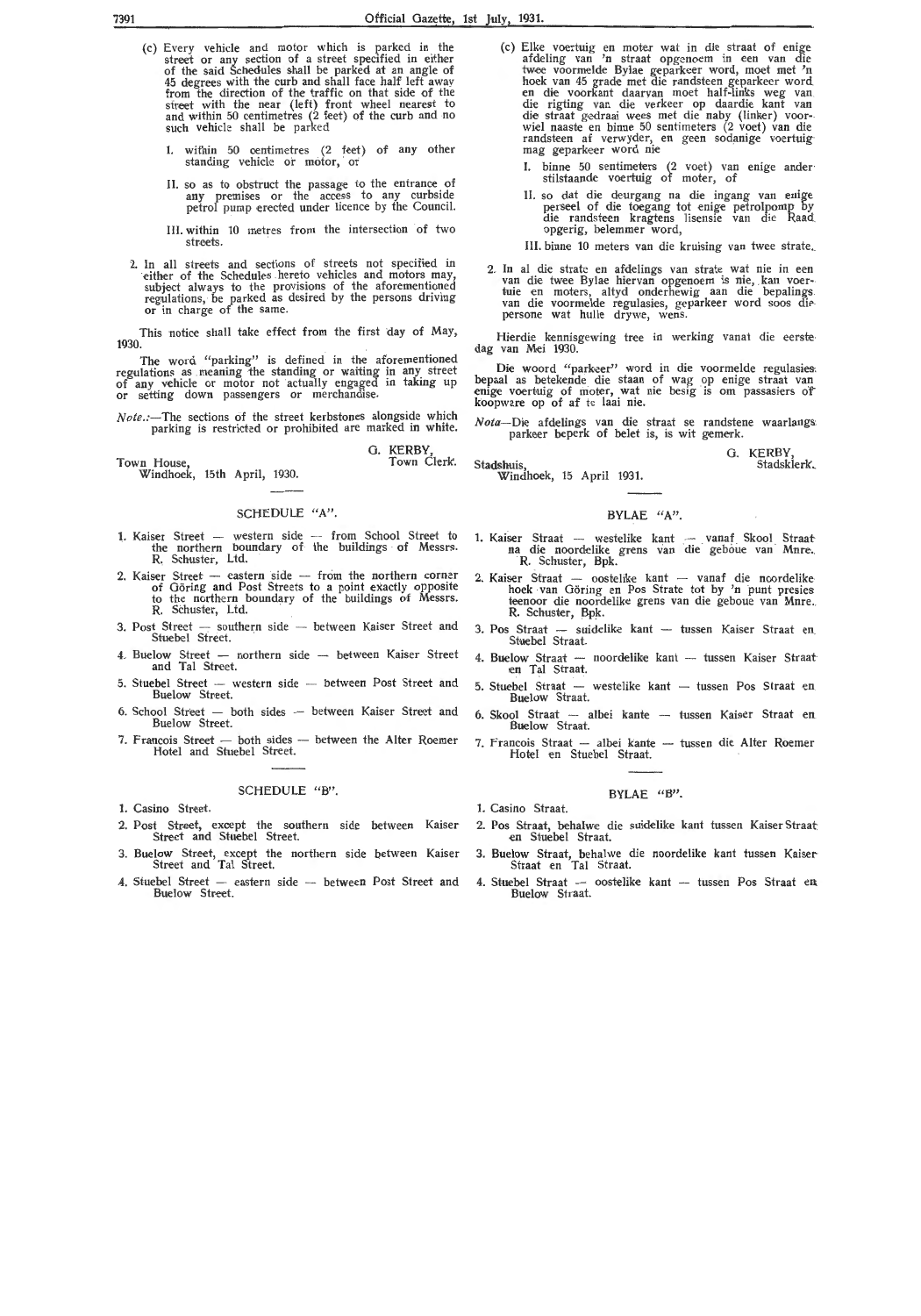## **Advertisements.**

ADVERTISING IN THE *OFFICIAL GAZETTE* OF SOUTH WEST AFRICA.

1. The *Otficial Gazette* will be published on the 1st and 15th day of each month; in the event of either of those days falling on a Sunday or Public Holiday, the *Gazette* will be published on the next succeeding working day.

2. Advertisements for insertion in the *Gazette* must be delivered at the office of the Secretary for South West Africa (Room 46, Government Buildings, Windhoek) in the languages in which they are to be published, not later than 4.30 p.m. on the *ninth* day before the date of publication of the *Gazette* in which they are to be inserted.

3. Advertisements will be inserted in the *Gazette* after 'the official matter or in a supplement to the *Gazette* **at**  'the discretion of the Secretary.

4. Advertisements **will be** published in the *Official*  Gazette in the English, Dutch or German languages; the necessary translations must be furnished by the advertiser **-or** his agent. It should be borne in mind however, that 'the German version of the *Gazette* is a translation only and not the authorised issue.

5. Only legal advertisements are accepted for publication *in* the *Official Gazette,* and are subject to the approval of "the Secretary for South West Africa, who can refuse to -accept or decline further publication of any advertisement.

6. Advertisements should as far as possible be typewritten. Manuscript of advertisements should be written on one side of the paper only, and all proper names plainly inscribed; in the event of any name being incorrectly printed as a result of indistinct writing, the advertisement can only be republished on payment of the cost of another insertion.

7. The Subscription for the *Official Gazette* is 20/- per :annum, post free in this Territory and the Union of South Africa obtainable from Messrs. John Meinert Ltd., Box 56, Windhoek. Postage must be prepaid by Overseas subscribers. Single copies of the *Gazette* may be obtained either from Messrs. John Meinert Ud., Box 56, Windhoek, or from the Secretary for South West Africa at the price of 1/- per copy.

8. The charge for the insertion of advertisements other<br>than the notices mentioned in the succeeding paragraph is<br>at the rate of  $7/6$  per inch single column and  $15/-$  per inch<br>double column, repeats half price. (Fraction reckoned an inch.)

9. Notices to Creditors and Debtors in the estates of executors concerning liquidation accounts lying for inspection, are published in schedule form at 12/- per estate.

10. No advertisement . will be inserted unless the charge is prepaid. Cheques, drafts, postal orders or money orders must be made payable to the Secretary for South West **Africa.** 

#### 'PUBLIC SALE.

The undersigned duly instructed by the Trustee in the insolvent Estate of KARL BREUNINGER, will sell by<br>Public Auction at No. —, Ring-Street, Luderitz, on

SATURDAY, 11th JULY, 1931, at 10 a.m.,

the following assets of the above Estate viz:-

A complete butchers outfit and accessories such as Counter Tables, Meat cutting machine, Trays Disches, Block, Sausage making machine; one Scale, one Petrol machine, one 4 HP. Electric Machine, Receipt and Account books, etc., etc.

One Movable Iron Garage, one old Chevrolet Motor Truck.

A quantity of house hold furniture; Table, chairs, Beds, Crockery, Gramaphone with records and two Typewriters, etc.

NO RESERVE. TERMS CASH. PAUL SCHEIBLICH, Dep. Messenger of the Court.

## **Advertensies.**

#### ADVERTEER IN DIE OFFISIELE KOERANT VAN **SUIDWES-AFRlKA.**

1. Die *Offisiële Koerant* sal op die 1ste en 15de van elke maand verskyn; ingeval een van hierdie dae op 'n Sondag of Publieke Feesdag val, dan verskyn die *Off isiele Koerant* **op die eersvolgende werkdag.** 

2. Advertensies wat in die *Offisiele Koerant* geplaas moet word, moet in die taal waarin hulle sal verskyn ingehandig word aan die kantoor van die Sekretaris vir Suidwes-Afrika (Kamer 46, Regerings-Geboue, Windhoek), nie later<br>as 4.30 n.m. op die neënde dag voor die datum van ver-<br>skyning van die *Offisiële Koerant* waarin die advertensies moet geplaas word nie.

3. Advertensies word in die *Offisiele Koerant* geplaas agter die offisiele gedeelte, of in 'n ekstra blad van die *Koerant,* soos die Sekretaris mag goedvind.

4. Advertensies word in die *Offisiële Koerant* gepubliseer in die Engelse, Afrikaanse en Duitse tale; die nodige vertalinge moet deur die adverteerder of sy agent gelewer word. Dit moet onthou word dat die Duitse teks van die *Offisiele Koerant* slegs 'n vertaling is, en nie die geoutoriseerde uitgawe is nie.

5. Slegs wetsadvertensies word aangeneem vir publi• kasie in die *Offisiële Koerant*, en hulle is onderworpe aan die goedkeuring van die Sekretaris vir Suidwes-Afrika, wat die aanneming of verdere publikasie van 'n advertensie magweier.

6. Advertensies moet sover as moontlik op die masjien geskryf wees. Die manuskrip van advertensies moet slegs op een kant van die papier geskryf word, en alle name mod duidelik wees; ingeval 'n naam ingevolge onduidelike handskrif foutief gedruk word, dan kan die advertensies slegs dan weer gedruk word as die koste van 'n nuwe opneming **betaal word.** 

7. Die jaarlikse intekengeld vir die *Oftisiiile K.oerant*  is 20/-, posvry in hierdie Oebied en die Unie van Suid-Afrika, verkrygbaar van die here John Meinert, Bpk., Posbus 56, Windhoek. Posgeld moet vooruit betaal word deur oorseese intekenaars. Enkele eksemplare van die *Of fisiele K.oerant* is verkrygbaar of van die here John Meinert, Bpk., Posbus 56, Windhoek, of van die Sekretaris vir Suidwes-Afrika teen die prys van 1/- per eksemplaar.

8. Die koste vir die opname van advertensies, behalwe. die kennisgewings, wat in die volgende paragraaf genoem is, is teen die tarief van 7/6 per duim enkel kolom, en 15/-<br>per duim dubbel kolom, herhalings teen half prys. (Gedeeltes van 'n duim moet as 'n voile duim bereken word).

9. Kennisgewings aan krediteure en debiteure in die boedels van oorlede persone, en kennisgewings van eksekuteurs betreffende likwidasie-rekenings, wat vir inspeksie le, word in skedule-vorm gepubliseer teen 12/- per boedel.

10. Geen advertensie sal geplaas word nie, tensy die koste vooruit betaal is. Tjeks, wissels, pos- of geldorders moet betaalbaar gemaak word aan die Sekretaris vir Suidwes-**Afrika.** 

In the matter of the SOUTH WEST AFRICAN TRADINU COMPANY (PROPRIETARY) LIMITED, (IN LIQUIDA-TION).

Notice is hereby given to Creditors of the South West African Trading Company (Proprietary). Limited, (IN LI-QUIDATION), that a Special Meeting of Creditors will be held before the Master of the High Court at his Office at Windhoek on Saturday, 18th July, 1931, at 10 o'clock in the forenoon, for the purpose of:-

PROOF OF FURTHER CLAIMS.

Dated at Windhoek, this 25th day of June, 1931.

Address:-

P.O. Box 480, WINDHOEK. JOHN MORGAN, Liquidator.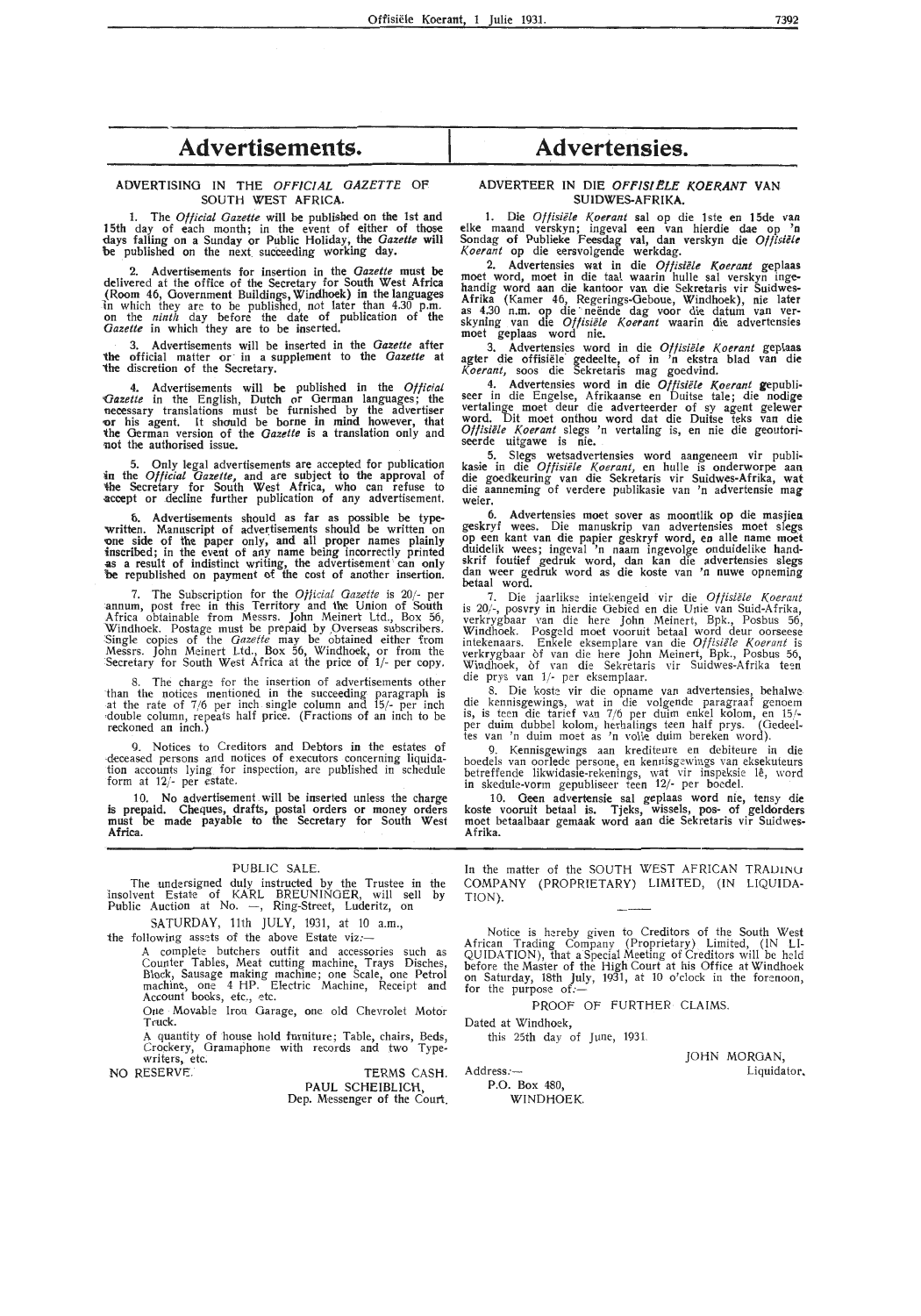NOTICE TO CREDITORS AND DEBTORS. ESTATES OF DECEASED PERSONS: Section 4b, Act No. 24 of 1913, as applied to South West Africa.

Creditors and Debtors in the Estates specified in the annexed Schedule are called upon to lodge their claims with and pay their debts to the Executors concerned within the stated periods calculated from the date of publication hereof. KENNlSGEWING AAN SKULDEISERS EN SKULDE NAARS. BOEDELS VAN -OORLEDE PERSONE. Ar**tiekel 46, Wet No. 24 van 1913, soos** toegepas op Suidwes Afrika.

Skuldeisers en skuldenaars in die Boedels wat vermeld is in bygaande Bylae word versoek om hul vorderings in te lewer en hul skulde te betaal by die kantore van die betrokke Eksekuteurs binne die gemelde tydperke, vanaf die datum van publikasie hiervan.

| SCHEDULE - BYLAE. |  |  |
|-------------------|--|--|
|                   |  |  |

| Estate No.<br>Boedel No. | <b>ESTATE LATE</b><br>BOEDEL VAN WYLE                                                                                     | Within a period of<br>Binne 'n tydperk van | Name and Address of Executor or<br>authorized Agent<br>Naam en Adres van Eksekuteur of<br>gemagtigde Agent             |
|--------------------------|---------------------------------------------------------------------------------------------------------------------------|--------------------------------------------|------------------------------------------------------------------------------------------------------------------------|
| 1200                     | Jacoba Wilhelmina Smit                                                                                                    | 30 daë                                     | W. H. Smit, Schonwalde,<br>P. K. Mariental                                                                             |
| 1204                     | Joseph August May                                                                                                         | 21 days                                    | Dr. H. B. K. Hirsekorn,<br>Agent of Executr. Testamentary,<br>Box 24, Luderitz                                         |
| 1184                     | Hester Catherine du Pisanie, geb. Scheepers,<br>en nagelate eggenoot Louis Almero<br>du Pisanie, van Tzaus, Distrik Outjo | 30 daë                                     | Andries J. Buys, Posbus 7, Steytler-<br>ville, Kaap Prow., Prokureur<br>vir Eksekuteur Datief                          |
| 1191                     | Albert Stark                                                                                                              | 30 days                                    | Karl Schneidenberger, Box 37<br>Windhoek                                                                               |
| 1192                     | Paul Woiwode of Tsumeb,<br>district Grootfontein                                                                          | 30 days                                    | James Henry Rathbone,<br>Box 43, Grootfontein                                                                          |
| 1195                     | Adolf Rudolf Otto Gehlig                                                                                                  | 30 days                                    | Carl Scheinert,<br>Box 16, Windhoek                                                                                    |
| 1205                     | Theodor Mayer                                                                                                             | 30 days                                    | Erich Worms,<br>Box 18, Windhoek                                                                                       |
| 1173                     | Sarel Jacobus van der Walt, in sy leeftyd 'n<br>boer van Ur in die distrik van<br>Keetmanshoop                            | 21 days                                    | Sarel Jacobus van der Walt,<br>Eksekuteur Datief, p/a A. E.<br>Rissik, Bus 12, Kalkfontein Suid                        |
| 1199                     | Hermann Krauss                                                                                                            | 30 days                                    | Richard Krauss, Executor Dative,<br>$c/\sigma$ C. R. C. Fisher Esq.<br>Windhoek, or Farm Otjirua,<br>P. M. B. Windhoek |
|                          |                                                                                                                           |                                            |                                                                                                                        |

#### PUBLIEKE VENDUS!E.

Daartoe deur die Land- en Landboubank van Suidwes-Afrika gelas, ooreenkomstig die magte hom verleen deur<br>Artiekel No. 37 van Wet 18 van 1912, soos gewysig en<br>toegepas op Suidwes-Afrika, sal die volgende plaas deur<br>Publieke Vendusie op SATERDAG, die 25ste JULIE 1931,<br>om 11 verkoop word-

> Plaas. ELISENHE!M No. 68, distrik Windhoek, groot 4765 Hektare. Die plaas is tans in die: naam van wyle ANDRIES DE WET geregistreer.

Die volgende geboue en andere verbeterings word beweer op die eiendom te bestaan, maar niks word ten opsigte hier- van gewaarborg nie:--

Woonhuis, 7 kamers van rou stene, sement vloere. Buitegebou 8 kamers. 1 Koeler. 1 Melkkamer. 1 Yster Moterhuis. 1 Boorgat. 5 Putk. 1 Oop fontein. 4 Draadkrale. 1 Skaapdip en kraal. 2 Diaphragma pompe. 3 Windpompe. 3 Reservoirs, 2 gemesselde troe. Die plaas is omhein. 4 groot kampe.

Een-vierde van die koopprys moet kontant betaal word, een-vierde binne ses maande, een-vierde binne nege maande,<br>en een-vierde binne twaalf maande vanaf datum van die vendusie. Die onopbetaalde bedrae sal rente dra teen  $6\%$ per jaar. Indien 'n ander wyse van vereffening onderlings afgespreek kan word moet die koper op die dag van die verkoping, die bedrag soos deur die Landbank bepaal, tesame met vendusie en afslaerskommissie teen 1<sup>0</sup>/<sub>0</sub> en advertensie onkoste betaal, en op die regte tyd moet hy hereregte, al die lopende en agterstallige belastings en heffenings van welke aard ook, betaalbaar ten opsigte van die eiendom, koste van transport en sulke verder bedrae as nodig mag wees ten einde transport van die eiendom in sy naam te verkry, betaal.

T. J. CARLISLE, Venduafslaer.

Windhoek,

24 Junie 1931.

#### NOTICE OF ASSIGNMENT.

Notice is hereby given that PAUL GOTTERT, a Motor Contractor of Okahandja, has made an assignment of his property in favour of RALPH GOLDMAN of Windhoek, in trust for the creditors of the said PAUL GOTTERT, if they acoept the same and that the Schedules of the said PAUL GOTTERT will lie for inspection and the Deed of Assignment for inspection and signature by all creditors entitled to sign at the office of the Master of the High Court of S.W.A., Windhoek, and copies thereof at the office of the Magistrate at Okahandja for a period of 14 days from the 16th day of July, 1931, to the 30th day of July, 1931, both days inclusive.

It is further notified that if the said Assignment shall<br>be declined, application will be made to the High Court of S.W.A. on the 10th day of August, 1931, at 10 o'clock in the forenoon or as soon thereafter as Counsel can be heard for the surrender of the estate of the said PAUL GOTTERT<br>as insolvent.

PAUL GÖTTEPT

Attorneys for the Parties,

Okahandja,

R. Goldman & Co.,

24th June, 1931.

#### TRANSFER OF BUSINESS.

NOTICE is hereby given that after the expiration of fourteen days from the date of publication hereof, it is the intention of WILLEM JACOBUS PRETORIUS carrying on business as a General Dealer at Otjiwarongo, under the style or firm of THE OTJIWARONGO FRUIT DEPOT, to apply to the Magistrate of Otjiwarongo for the transfer of the General Dealer's Licence for the said business to GUSTAV CARL EHMKE who has taken over the business aforesaid.

> EDW. ECKER, Agent for the Parties, Otjiwarongo.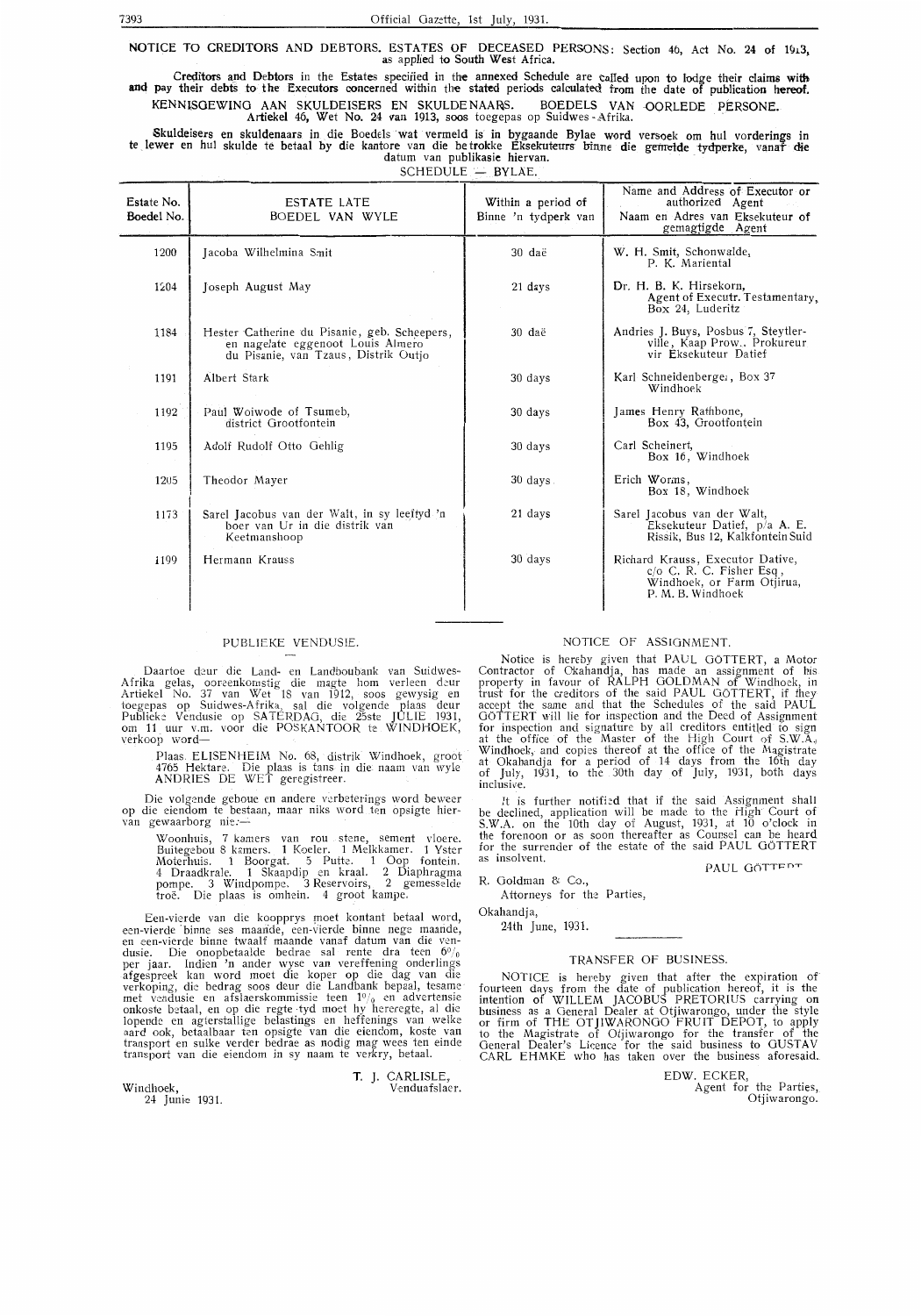NOTICE BY EXECUTORS CONCERNING LIQUIDATION ACCOUNTS LYING FOR INSPECTION: Section 68 Act No. 24 of 1913, as applied to South West Africa.

NOTICE is hereby given that copies of the Administration and Distribution Accounts in the Estates specified in NOTICE is nervoy given that copies of the Administration and Distribution Accounts in the Estates specified in<br>the attached Schedule will be open for the inspection of all persons interested therein for a period of 21 days

KENNISGEWING DEUR EKSEKUTEURS BETREFFENDE LIKWIDASIE-REKENINGS TER INSAGE. Artiekel 68, Wet No. 24 van 1913, soos toegepas op Suidwes-Afrika.

Kennisgewing geskied hiermee dat duplikate van die Administrasie- en Distribusierekenings in die boedels vermeld<br>in die navolgende Bylae, ter insage van al die persone, wat daarin belang het, op die kantore van die Meester

SCHEDULE - BYLAE.

| Estate No.<br>Boedel No. | ESTATE LATE<br>BOEDEL VAN WYLE                         | Description of<br>Account<br>Beskrywing van<br>Rekening | Period<br>Date<br>Tydperk<br>Datum | Master<br>Meester | Office of the<br>Kantoor van die<br>Magistrate<br>Magistraat | Name and Address of<br>Executor or authorized Agent<br>Naam en adres van eksekuteur<br>of gemagtigde agent |
|--------------------------|--------------------------------------------------------|---------------------------------------------------------|------------------------------------|-------------------|--------------------------------------------------------------|------------------------------------------------------------------------------------------------------------|
| 1003                     | Robert Henry Harding                                   | First aud Final<br>Liquid. and Distr.                   | 1.7/31                             | Windhoek          | Otjiwa-<br>rongo                                             | Bell & Fraser, Attorneys<br>for Executors, Box 43,<br>Windhoek                                             |
| 1048                     | Dr. August Schaumberg                                  | First and Final<br>Liquid. and Distr.<br>Account        | 21 days<br>from $1/7/31$           | Windhoek          |                                                              | John Hugo Hill, Box 7,<br>Windhoek                                                                         |
| 1108                     | Albert Hauth                                           | First Liquidation<br>and Distribution<br>Account        | 21 days                            | Windhoek          | Luderitz                                                     | Dr. H. B. K. Hirsekorn,<br>Box 24, Luderitz                                                                |
| 1141                     | Wilfred Morris                                         | First and Final<br>Liquid. and Distr.<br>Account        | 3 weeks as<br>from $1/7/31$        | Windhoek          |                                                              | Lorentz & Bone, Box 85,<br>Acme Bldgs., Windhoek,<br>Attorneys for Executrix<br>Testamentary               |
| 1164                     | Karl Bohn                                              | First and Final<br>Liquid, and Distr.                   | 1.7/31                             | Windhoek          | Groot-<br>fontein                                            | W. Graf, Tsumeb                                                                                            |
| 638                      | Christoffel Francois<br>Stephanus Albertyn<br>le Riche | First and Final<br>Liquid and Distr.                    | 1.7.31                             | Windhoek          | $\overline{\phantom{0}}$                                     | Bell & Fraser, Attorneys<br>for Executrix, Box 43,<br>Windhoek                                             |

MASTER'S NOTICES. Pursuant to Section 16, Sub-section (3), of the Insolvency Ordinance, 1928, and/or Section 119,<br>Sub-section (3), of the Companies' Ordinance, 1928.

NOTICE is hereby given that the Estates mentioned in the subjoined Schedule have been placed under sequestration or liquidation provisionally by Order of High Court as therein set forth.

JACS. P. LE ROUX ESTERHUYSEN, Master of the High Court of S.W. Africa.

KENNISGEWINGS VAN DIE MEESTER. Ingevolge artiekel sestien, onderartiekel (3), van die Insolvensie Ordonnansie 1928.

Hiermee word kennis gegee dat die Boedels in die aangehegte Bylae vermeld, voorlopig ingevolge Bevel van die Hooggeregshof van Suidwes-Afrika gesekwestreer is. JACS. P. LE ROUX ESTERHUYSEN, Meester van die Hooggeregshof van Suidwes-Afrika.

SCHEDULE - BYLAE.

|                       | Form No. 1.-Formulier No. 1.                                                                                                                              | SCHEDULE - BYLAE.                                                        |                                                  |                      |
|-----------------------|-----------------------------------------------------------------------------------------------------------------------------------------------------------|--------------------------------------------------------------------------|--------------------------------------------------|----------------------|
| No. of Estatel<br>No. | Name and Description of Estate<br>Naam en Beskrywing van Boedel                                                                                           | Date of Order upon which and Di-<br>vision of Court by which Order made. | Upon the Application of<br>Op die Applikasie van |                      |
| van Boedel            |                                                                                                                                                           | Date of Order<br>Datum van Bevel                                         | Division of Court.                               |                      |
| 324                   | Marie Elisabeth Suntheim, born Lindner,<br>Boarding House - keeper of Windhoek                                                                            | 24 6 1931                                                                | High Court of<br>S. W. Africa                    | Adelbert Nebendahl   |
| 325                   | Karl Willy Bergmann, Ferdinand Erwin<br>Hoerner and Karl Gustav Christian<br>Kirchner carrying on business in Wind-<br>hoek as The Windhoek Steam Laundry | 24.6/1931                                                                | do.                                              | Gustav Heinrich Gatz |

NOTICE OF TRANSFER OF BUSINESS.

Notice is hereby given that it is the intention of GOTT-<br>LIEB DEUBLER to transfer the business hitherto carried on<br>by him at the CAFÉ ZOO premises, Kaiser Street, Windhoek,<br>as Café proprietor, together with all the furnitu

Magistrate of Windhoek, fourteen days after publication<br>hereof, for a licence or licences to be issued to the said LYDIA<br>STEGMANN in respect of the said business so carried on at present by the aforesaid GOTTLIEB DEUBLER.

LORENTZ & BONE, VIZ & BOINE,<br>Attorneys for the parties,<br>Acme Bldgs., Kaiser Str.,<br>Windhoek. Windhoek,<br>12th June, 1931.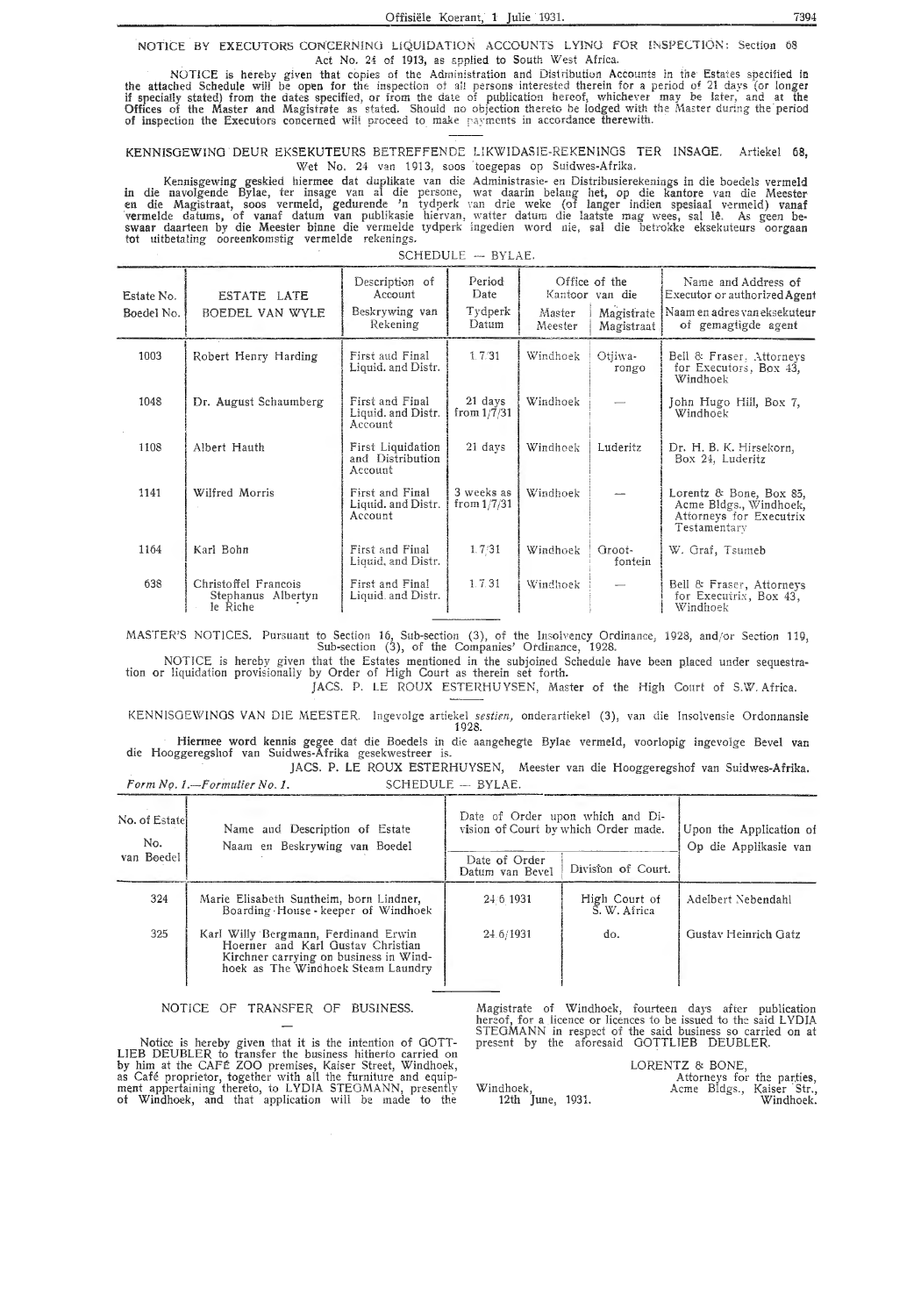7395 Official Gazette, 1st July, 1931.

NOTICES OF TRUSTEES AND ASSIGNEES. Pursuant to Sections *forty* and *forty-one* of the Insolvency Act, 1916,<br>as applied to South West Africa. as applied to South West Africa.

Notice is hereby given that a meeting of creditors will be held in the Sequestrated or Assigned Estates mentioned in the subjoined Schedule on the dates, at the times and places, and for the purposes therein set forth. Meetings in Windhoek will be held before the Master; elsewhere they will be held before the Magistrate.

KENNISOEWINOS VAN KURATORS EN BOEDELBEREDDERAARS. Ingevolge artiekels *veertig* en *een.-en-veertig*  van die Insolvensiewet 1916, soos op Suidwes-Afrika toe gepas.

Hiermee word kennis gegee dat 'n byeenkoms van skuldeisers in die gesekwestreerde of afgestane Boedels, verneid<br>meld in die onderstaande Bylae op die datums, tye en plekke en vir die doeleindes daarin vermeld, gehou sal wo In Windhoek sal die byeenkomste voor die Meester en in ander plekke voor die Magistraat gehou word.

Form No. 4.-Formulier No. 4. SCHEDULE - BYLAE.

| No. of<br>Estate<br>No. van<br><b>Boedel</b> | Name and Description<br>of Estate<br>Naam en Beskrywing<br>van Boedel | Whether<br>Assigned or<br>Sequestrated<br>Of Boedel<br><b>Gesekwestreer</b><br>of Afgestaan is | Day, Date and Hour of Meeting<br>Day/Dag | Dag, Datum en Uur van<br>Byeenkoms<br>Date | Hour             | [Place of Meeting]<br>Plek van<br><b>Byeenkoms</b> | Object of Meeting<br>Doel van Byeenkoms |
|----------------------------------------------|-----------------------------------------------------------------------|------------------------------------------------------------------------------------------------|------------------------------------------|--------------------------------------------|------------------|----------------------------------------------------|-----------------------------------------|
| 265                                          | Insolvent Estate of Israel<br>Sher, a General Dealer<br>of Windhoek   | Sequestrated                                                                                   | Saturday                                 | Datum<br>18/7/31                           | $U$ ur<br>10a.m. | Windhoek                                           | To prove further claims                 |

NOTICES OF TRUSTEES AND ASSIGNEES. Pursuant to Section *ninety-four* of the Insolvency Act, 1916, as applied to South West Africa. '

Notice is hereby given that fourteen days after the date hereof it is the intention of the Trustees or Assignees of the Sequestrated or Assigned Estates mentioned in the subjoined Schedule to apply to the Master of the High Court. for an extension of time, as specified in the Schedule, within which to lodge a liquidation account and plan of distributaoo or/and contribution.

KENNISGEWING VAN KURATORS EN BOEDELBEREDDERAARS. Ingevolge Artiekel *vier-en-neëntig* van die Insolvensie-Wet, 1916, soos toegepas op Suidwes-Afrika.

Kennis word hiermee gegee, dat die Kurators of Boedelberedderaars van die gesekwestreerde of afgestane Boedels, vermeld in die hieronder volgende Bylae, voornemens is, om veertien dae na datum hiervan die Meester van die Hooggeregshof te versoek om 'n verlenging van die tyd genoem in die Bylae vir die indiening van 'n likwidasierekening en plan van distribusie of/en kontribusie. *Form. No. 5.*-*Formulier No. 5.* 

| No. of<br>Estate<br>No. van<br>Boedel | Name & Description<br>of Estate<br>Naam en Beskrywing<br>van Boedel | Name of Trustee<br>Assignee<br>or<br>Naam van Kurator<br>of Boedel-<br>beredderaar | Date of Trustee or<br>Assignee's Appoint-<br>ment.<br>Datum van Aan-<br>stelling van Kurators<br>Boedelberedderaars. | Date when<br>Account Due<br>Datum waarop<br>dien moet word | Period of Extension<br>required.<br>Rekening inge- Tydperk van Verlenging<br>benodig. | To whom Appli-<br>cation will be<br>made. |
|---------------------------------------|---------------------------------------------------------------------|------------------------------------------------------------------------------------|----------------------------------------------------------------------------------------------------------------------|------------------------------------------------------------|---------------------------------------------------------------------------------------|-------------------------------------------|
| 290                                   | Insolvent Estate of<br>Carl Müller, a<br>butcher of<br>Windhoek     | John Hugo Hill                                                                     | 12/12/30                                                                                                             | 12.6/31                                                    | 6 months                                                                              |                                           |

NOTICES OF TRUSTEES **AND** ASSIGNEES. Pursuant to Section *ninety-six,* Sub-section (2), of the Insolvency **Act,**  1916, as applied to South West Africa.

Notice is hereby given that the liquidation accounts and plans of distribution or/and contribution in the Estates<br>mentioned in the subjoined Schedule will lie open at the offices therein mentioned for a period of fourteen

KENNISOEWING VAN KURATORS EN BOEDELBEREDDERAARS. lngevolge Artiekel *ses-en-neentig,* Onderartiekel (2) van die Insolvensiewet 1916, soos op Suidwes-Afrika toegepas.

Kennis word hiermee gegec, dat die likwidasiere kenings en state van distribusie of/en kontribusie in die boedels, vermeld in aangehegte Bylae, vir inspeksie deur skuldeisers in die vermelde kantore, gedurende, 'n tyd• perk van veertien dae of soveel !anger, soos daarin vermeld, vanaf die datum, in die Bylae vermeld, of vanaf die datum van publikasie hiervan, watter datum die laaste mag wees, sal le.

| Form $No. 6. - Formulier No. 6.$ | SCHEDULE - BYLAE. |
|----------------------------------|-------------------|
|----------------------------------|-------------------|

| No. of<br>Estate<br>No. van<br>Boedel. | Name and Description of Estate<br>Naam en Beskrywing van Boedel | Description of Account<br>Beskrywing van<br>Rekening | Offices at which Account<br>will lie open<br>Kantore waar Rekening vir<br>inspeksie sal lê |                          | Date from which<br>Account will lie<br>open<br>Datum vanaf wan-<br>ncer Rekening vir<br>inspeksie sal lê |
|----------------------------------------|-----------------------------------------------------------------|------------------------------------------------------|--------------------------------------------------------------------------------------------|--------------------------|----------------------------------------------------------------------------------------------------------|
|                                        |                                                                 |                                                      | Master<br>Meester                                                                          | Magistrate<br>Magistraat | From<br>Van                                                                                              |
| 294                                    | Gertrud Simon, born Winkler,<br>General Dealer of Windhoek      | First and Final<br>Liquid, and Distrib.<br>Account   | Windhoek                                                                                   |                          | 2/7/31                                                                                                   |